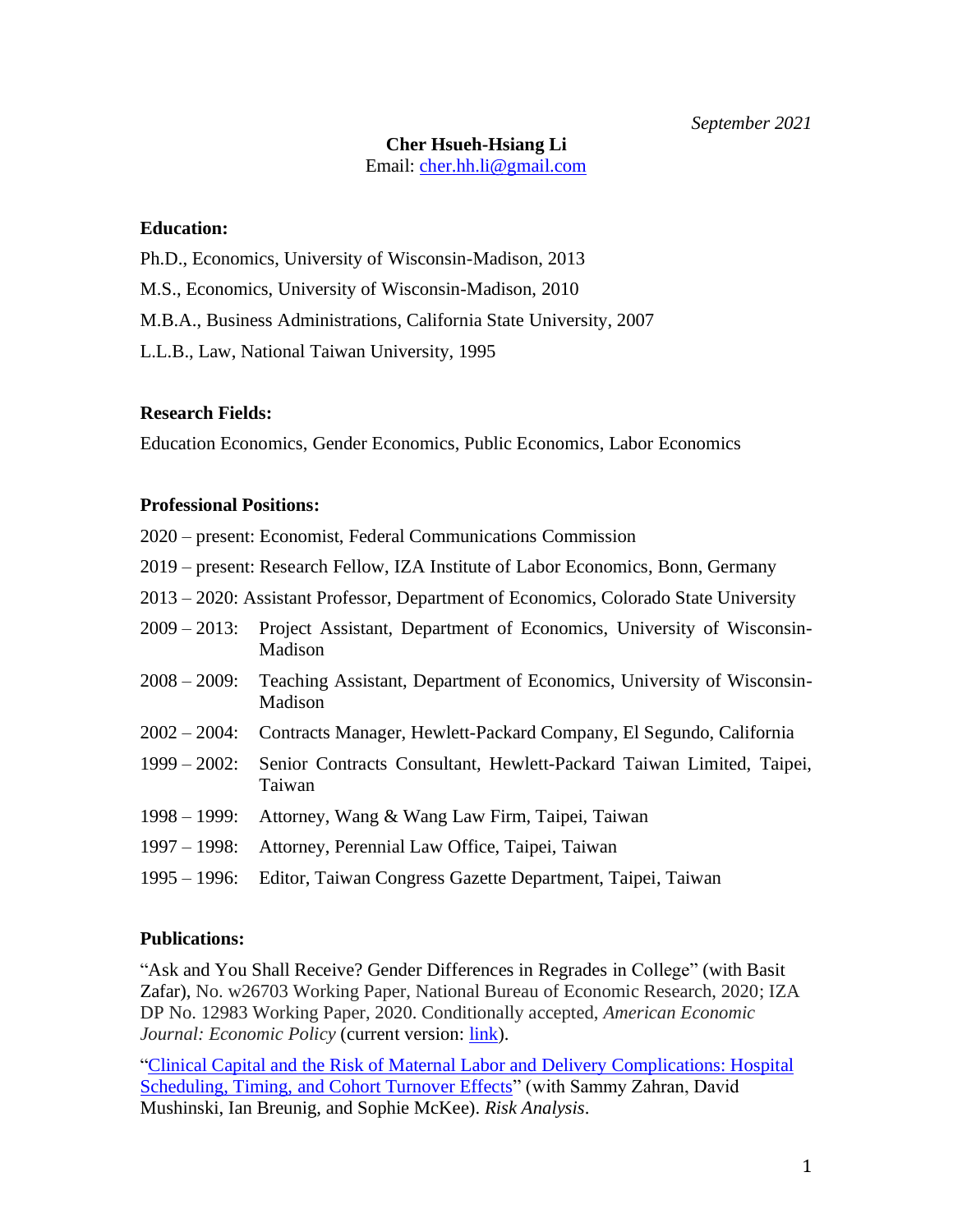- covered by Nicholas Bakalar on [New York Times,](https://www.nytimes.com/2019/03/04/well/family/hospital-pregnancy-childbirth-delivery-complications.html) March 3, 2019

["Do Mentoring, Information, and Nudge Reduce the Gender Gap among Economics](https://doi.org/10.1016/j.econedurev.2018.04.004)  [Majors?"](https://doi.org/10.1016/j.econedurev.2018.04.004) *Economics of Education Review*, 64, p165-183, 2018.

["Tort Reforms and Gender Distribution](https://doi.org/10.1057/s41302-018-0107-8) of Physicians" (with Alexandra Bernasek), *Eastern Economic Journal*, 44(3), p 437-454, 2018.

["Partial Effects in Binary Response Models using a Special Regressor"](https://doi.org/10.1016/j.econlet.2018.05.002) (with Ying-Ying Lee), *Economics Letters*, 169, p15-19, 2018.

["EITC Use in Shared Placement Cases"](https://doi.org/10.1177/1091142116629204) (with Patricia Brown and John Karl Scholz), *Public Finance Review*, 46(3), p327-358, 2018.

"Tax and Spend: The Interplay of Fiscal and Social Policy," (with John Karl Scholz), in Scholz, J.K. H.P. Moon, and S-H Lee (eds). *Social Policies in an Age of Austerity: A Comparative Analysis of the US and Korea*, Cheltenham, UK and Northampton, MA, USA, Edward Elgar, 2015.

### **Grants:**

2018 "Ask You Shall Receive? Gender Differences in Regrades in College", CLA Professional Development Program Award, **\$1,800**.

"Do Mentoring, Information, and Nudge Reduce the Gender Gap in Economics," presented in the Southern Economics Association annual conference, CLA Professional Development Program Award, **\$1,165**.

- 2017 "Do Mentoring, Information, and Nudge Reduce the Gender Gap among Economics Majors?" presented in the annual conference of International Association for Feminist Economics, CLA Professional Development Program Award, **\$1,800**.
- 2016 "Under-representation of Women in Economics at CSU," CLA Faculty Development Fund Award for Outstanding Research and Creative Activity Proposal, **\$5,000**.
- 2015 "Tort Reforms and Gender Distribution of Physicians," presented in the annual conference of International Association for Feminist Economics, CLA Professional Development Program Award, **\$1,800**.

"Tort Reforms and Gender Distribution of Physicians," presented in the annual conference of Western Economics Association, CLA Professional Development Program Award, **\$1,170**.

2014 Allied Social Science Associations annual meeting discussion, CLA Professional Development Program Award, **\$429**.

### **Teaching Experience:**

### *Graduate level:*

Public Economics II, Colorado State University (Fall 2014, Fall 2016, Spring 2019)

# *Undergraduate level:*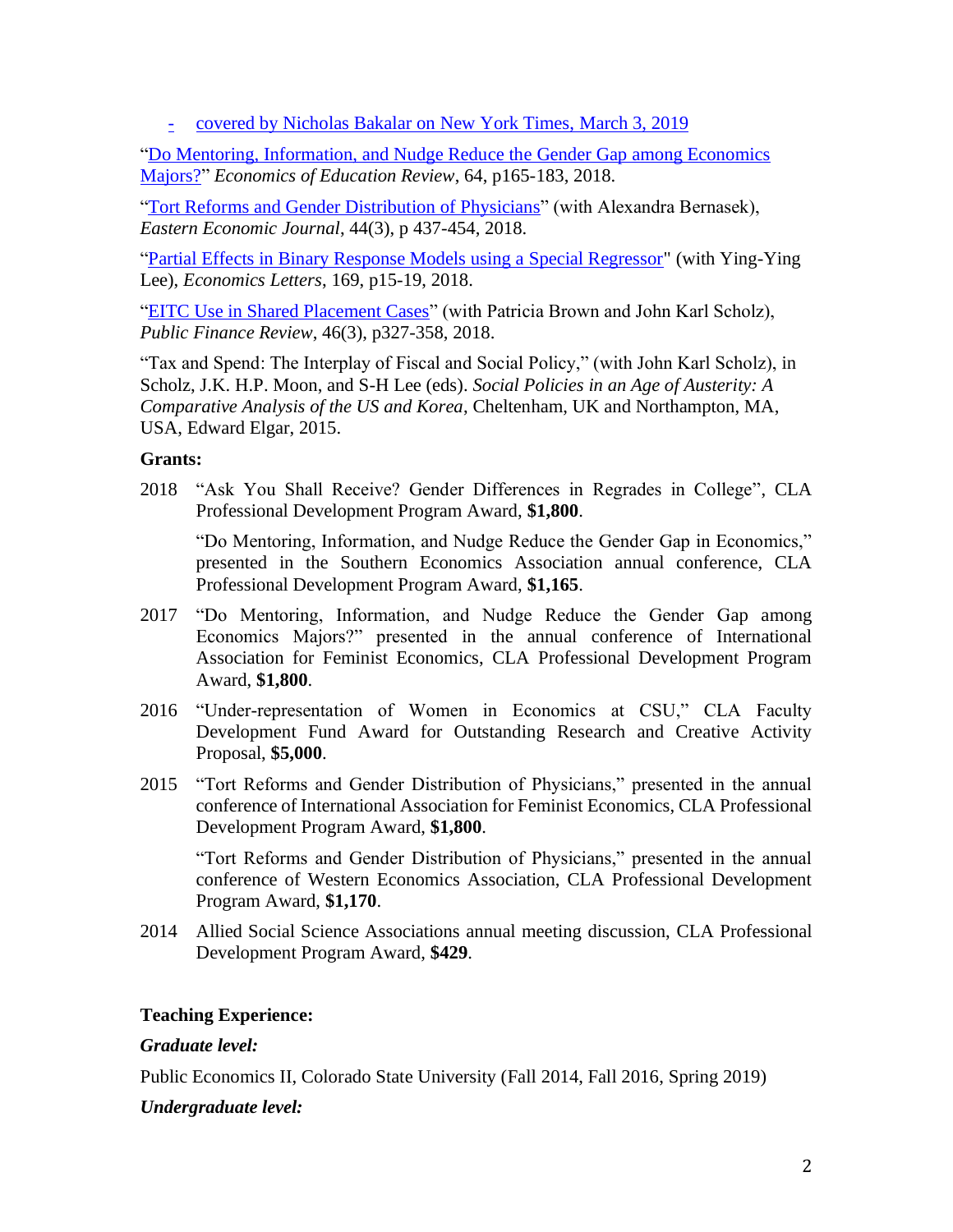Introduction to Econometrics, Colorado State University (Fall 2015, Spring 2016, Fall 2016, Spring 2017, Spring 2018, Fall 2018, Spring 2019)

Intermediate Microeconomics, Colorado State University (Fall 2013/2014, Spring 2014/2015, Summer 2014, Fall 2017, Fall 2019)

Introductory Microeconomics, University of Wisconsin-Madison (Head Teaching Assistant and Teaching Assistant in Spring 2009 and Fall 2008, respectively)

#### **Seminar and Conference Presentations:**

- 2020 ASSA annual conference in San Diego, CA (scheduled).
- 2019 ASSA annual conference in Atlanta, GA; University of West Georgia; San Francisco State University; University of Wisconsin-Madison; Colorado Applied Workshop at CU Boulder; Speaking Economics Symposium at Cornell University.
- 2018 2nd IZA Workshop: Gender and Family Economics, Joint with Barnard College, in New York, NY; Population Association of America annual conference, Denver, CO; Colorado Applied Workshop at CU Denver; Southern Economics Association annual conference in Washington D.C.
- 2017 ASSA annual conference in Chicago, IL; International Association for Feminist Economists annual conference in Seoul, S. Korea; Colorado Applied Workshop at CU Boulder; Southern Economics Association annual conference in Tampa, FL.
- 2016 ASSA CSWEP CeMENT Workshop, International Association for Feminist Economists Conference in Galway, Ireland.
- 2015 Western Economics Association International Conference, International Association for Feminist Economists Conference, Taiwan Economic Research Workshop, Southern Economics Association Conference.
- 2014 ASSA annual conference in Philadelphia, PA.
- 2013 Colorado State University, National Singapore University, National Taiwan University, Academia Sinica, the Brattle Group.
- 2012 University of Wisconsin-Whitewater Economics Seminar, Whitewater, WI.

#### **Referee Services:**

Health Economics, Journal of Human Resources, Journal of Economics & Management Strategy, Public Finance Review, Journal of Economic Education.

#### **Survey and Experiment Experience:**

2019 Co-designed surveys on instructors and undergraduate students and a laboratory experiment to examine regrade requests at Colorado State University.